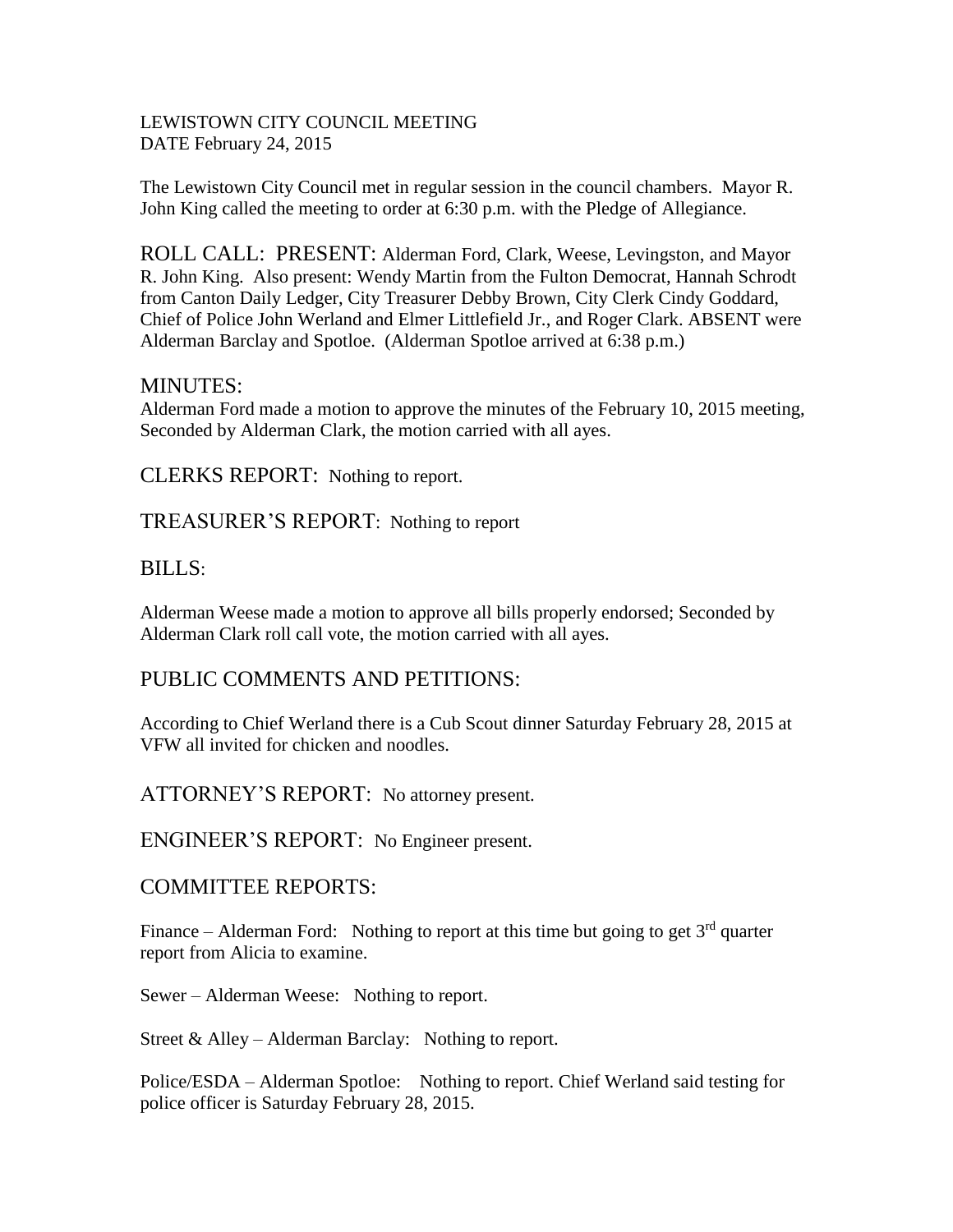Page 2 February 24, 2014

Water – Alderman Levingston: Nothing to report.

Utilities/Publications – Alderman Clark: Nothing to report.

Buildings and Grounds – Alderman Clark: Nothing to report.

Tourism – Mayor King: Nothing to report.

OLD BUSINESS:

Alderman Ford made a motion to approve easements for acquisition of private water main at Maple to North Illinois Street that has been signed, seconded by Clark, roll call vote, all ayes motion approved.

### NEW BUSINESS:

Vote to allocate \$2,000 from Tourism fund to Walker House. Lewistown Society for Historical Preservation has taken over from the Wild Group, they need money to get things started, the clean up has already been done, Mayor King to over see how money is spent. Also a web site is going to be started to raise money. Levingston made motion to approve taking \$2,000.00 from Tourism fund to work on the Walker house with Mayor King overseeing the spending, Clark seconded the motion, roll call vote, and all ayes motion approved.

Alderman Spotloe arrived at 6:38 p.m.

Vote to allocate \$2,000 from Tourism fund to Music in the Park. Mayor King presented a list to the council with 9 bands booked at this time. Will do 10 shows altogether. Maybe add Farmers Market at the same time. Clark talked to the American Legion Ladies they would like to sell pies. Spotloe made a motion to approve the \$2,000.00 to be taken out of the Tourism Fund to support the Music in the Park, seconded by Clark, roll call vote, all ayes motion approved.

Vote to allocate \$1,500 for signage for Edgar Lee Masters Spoon River Anthology 100<sup>th</sup> anniversary of publication of book. New Panels to be up before all activities begin. Spotloe made a motion to approve taking \$1,500.00 out of the Tourism Fund to help pay for the new panels being made for the Edgar Lee Masters Spoon River Anthology 100<sup>th</sup> anniversary, seconded by Clark, roll call vote, all ayes motion approved.

Vote to allocate \$2,000 from Tourism Fund to Courthouse clock repair. Mayor King was stopped at store regarding comment in the paper about people in other towns not caring about the clock repair; he was told they do care. He is now collecting names and pledges, pledges only at this time. He will collect the money later when total pledges are made,